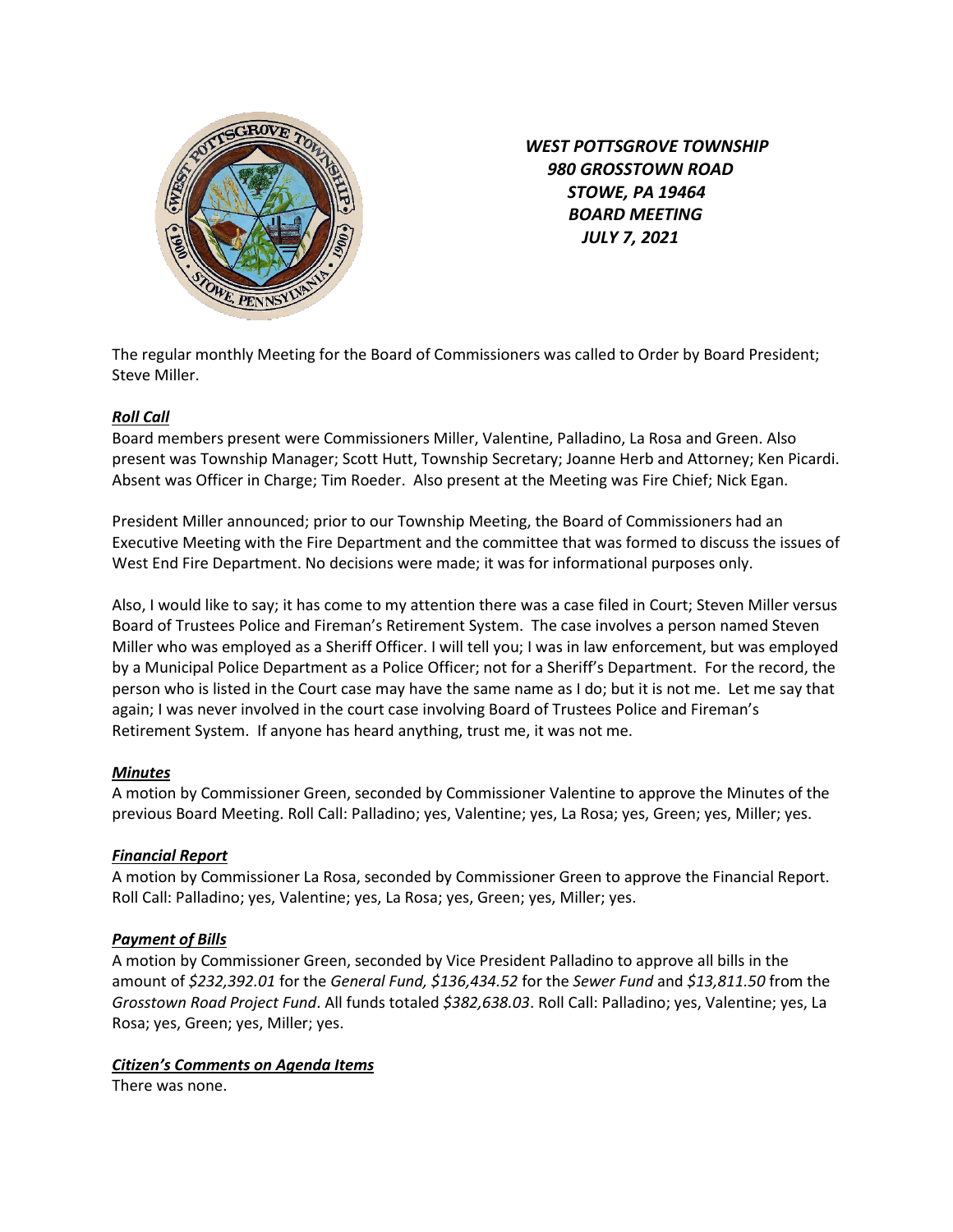#### *COMMITTEE REPORTS*

# *MR. PALLADINO: COG, PUBLIC WORKS, CODE ENFORCEMENT Code Enforcement Report – June 2021*

| Code Calls $-4$                                                                             | Permits Issued - 15                          |
|---------------------------------------------------------------------------------------------|----------------------------------------------|
| Code Inspections $-4$                                                                       | Hearings $-0$                                |
| Code Complaints -4                                                                          | Complaints Resolved - 2                      |
| Rental Inspections - 6 Units                                                                | Rental Permits – 6                           |
| Code Notices $-0$                                                                           | Property's Posted - 1                        |
| Permit Inspections - 21                                                                     | Warrants Served – 0                          |
| Site Inspections $-0$                                                                       | Completed Permits $-5$                       |
| <b>Rental Registration Fees</b><br><b>Building Permit Fees</b><br><b>Construction Costs</b> | \$16,330.00<br>6,262.50<br>S<br>\$157,725.00 |

# *MR. VALENTINE: RECREATION, TOWN WATCH, REGIONAL RECREATION RECREATION*

Commissioner Valentine reported; Pottsgrove Rec will be doing the Summer Playground this year. So far, there was approximately 40 kids signed up. By now it could be more.

## *MR. GREEN: EMERGENCY MANAGEMENT, RECYCLING, FINANCE*

#### *Recycling*

Commissioner Green noted; they still haven't sent us the report, so hopefully by next meeting I will have two reports.

## *Emergency Management*

A motion by Vice President Palladino, seconded by Commissioner Valentine to adopt the **RESOLUTION 2021,EMERGENCY OPERATIONS PLAN OF WEST POTTSGROVE TOWNSHIP, MONTGOMERY COUNTY, PENNSYLVANIA.** Roll Call: Palladino; yes, Valentine; yes, La Rosa; yes, Green; yes, Miller; yes.

## *MR. MILLER: POLICE, CIVIL SERVICE, FIRE*

#### *Fire*

President Miller stated; beings that the Fire Chief is here, I will let him read the Fire Report.

Fire Chief; Nick Egan reported; There were 18 calls in Montgomery County; 11 in West Pottsgrove Township, 3 in the Pottstown Borough, 3 in Upper Pottsgrove and 1 in Lower Pottsgrove. There was 14 calls in Berks County; 6 in Douglass Township and 8 in Amity Township. There was 13.50 hours of company training, with 38 personnel trained. There was 76 hours of Fire Academy training, 6.5 hours of public outreach on 2 events, 2.5 hours of paperwork man hours, 7 meeting hours on 2 events and we had 9 hours on 3 fundraising events, for a total of 29 man hours.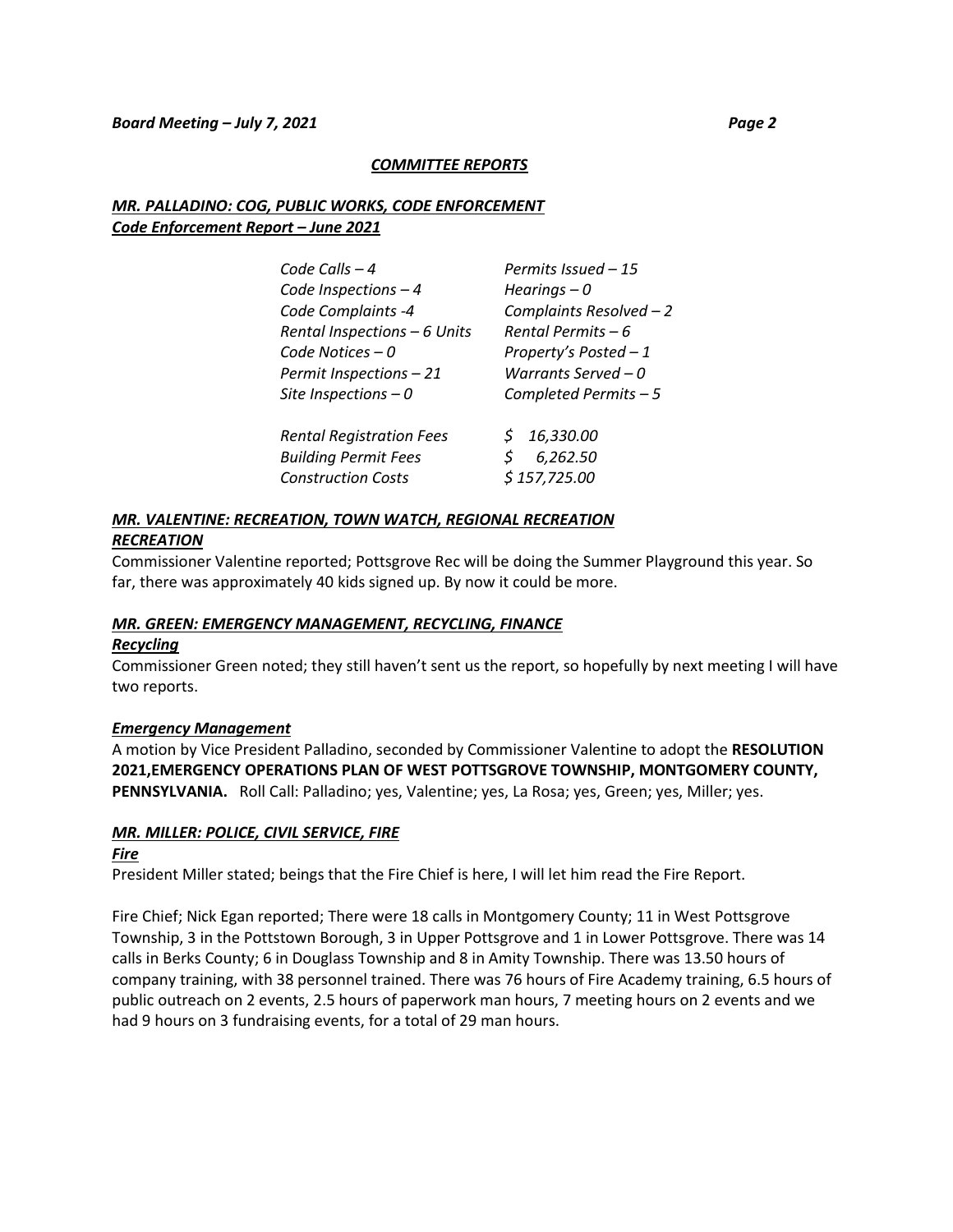#### *Police*

Officer in Charge; Tim Roeder was absent. Commissioner Miller read the Police report.

Total Citations – 22 Vehicles Acted on - 3 Crimes – 22 Investigations 27 Mileage – 3,004

## Total Calls *(June)* – 360 *Abandoned Vehicle Report*

 Traffic – 20 Vehicles Tagged Abandoned - 3 Non-Traffic – 2 Vehicles Removed from Roadway – 0 Traffic Warnings – 0 Vehicles Removed from Private Property – 0 Assists – 41 Vehicles Pending Action - 0

## *Juvenile Report – June*

Calls – 27 Arrests – 1 Citations -1 Parent/Juvenile Conferences – 2 Missing Person – 0 Child Abuse – 1 Community Relations – 3

Officer in Charge; Tim Roeder asked President Miller to read the following;

I am requesting approval from the Board of Commissioners to hire Ryan Stead for the position of a parttime Police Officer. Ryan has passed the background check and if the Board approves my request he will also need to pass a physical and drug screening prior to the completion of his hiring. It will not be inaddition to as far as hours are concerned, it will be used to fill in for the people he has; so he is maintaining the hours.

A motion by Vice President Palladino, seconded by Commissioner Green to approve the hiring of Ryan Stead as a part-time Police Officer. Roll Call: Palladino; yes, Valentine; yes, La Rosa; yes, Green; yes, Miller; yes.

## *Civil Service*

President Miller reported; for those of you who do not know; July 9 we are testing for the position of a full-time Police Officer. We will be giving the exam to the candidates that signed up for it. In addition to that, the Civil Service Commission met, and after reviewing the physical agility portion of the test, which will not be done this week; found it needed to be updated, as what was in there was antiquated. The Civil Service Commission has updated it to what we felt would have been current standards.

#### *Manager's Report*

*Public Works* –

- We are getting the final quotes to replace the roof on the salt shed.
- The handicap spots on Elm Street had fresh coats of paint applied to them.
- The dead tree removal from the parking lot area of Murgia Park is complete. We are working on quotes for other dead trees that are in need of removal, but our staff could not handle.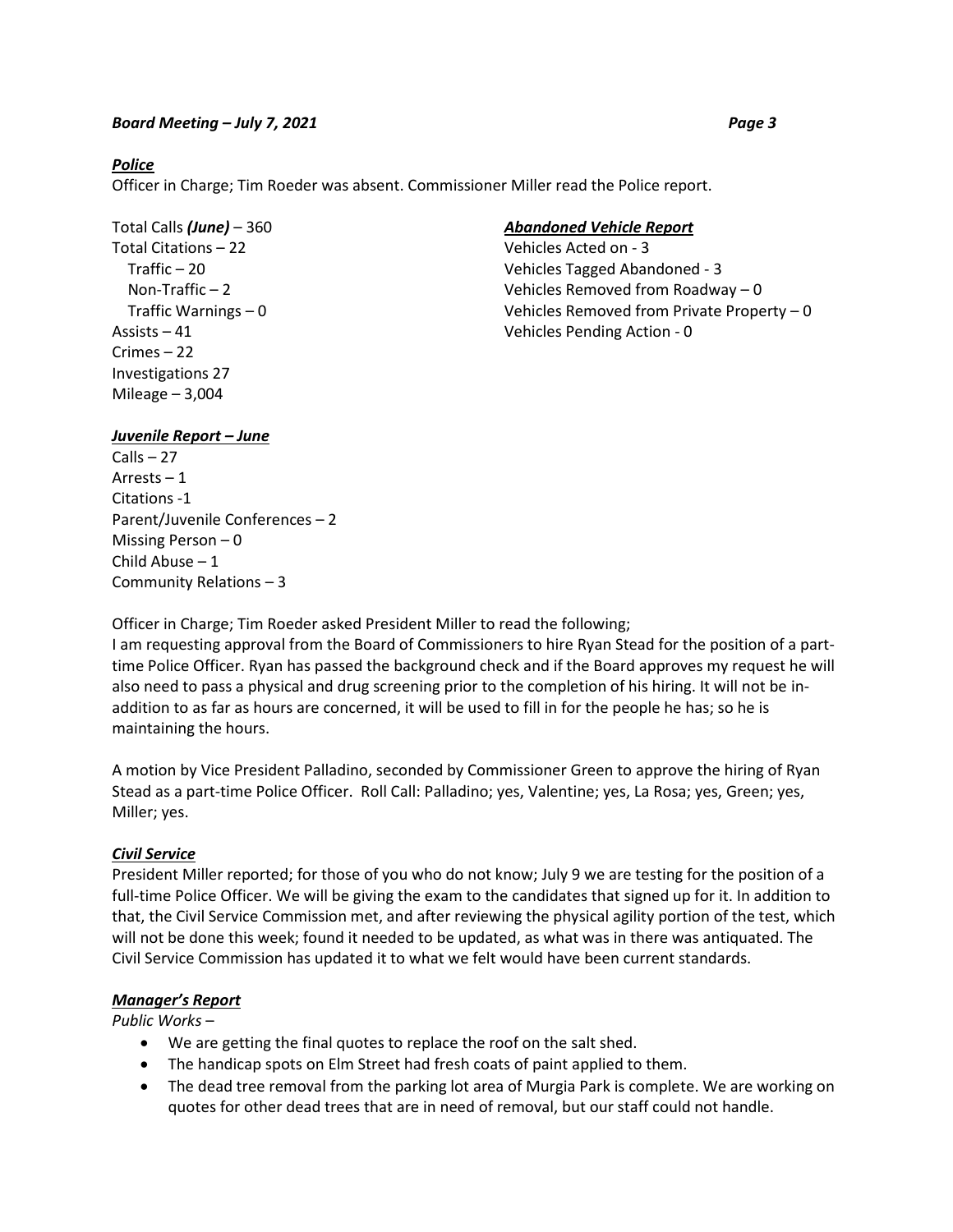We assisted and consulted with utility testing for the School Lane and Quinter Street projects. Those items will be discussed in later portions of the report.

## *West Pottsgrove Police Department*

- As President Miller stated; this Friday, July 9, we will be administering the written exam for our entry level full-time Officer.
- Joseph Sokolofski, the new Police Chief, will be sworn in on August 4, the first Board Meeting in August. His first day on the job will be August 16.
- We have recently been coordinating with our State legislators and further vetting when Grants are available to obtain body cams for our Officers. Chief Sokolofski will be updated and ultimately taking over this project when he starts.

## *Grosstown Road Sanitary Sewer Project*

 Last week; trench restoration, paving, driveway aprons and concrete work was completed. This week the remainder of the TV work that our Public Works Department has requested is being completed. On June 24, we had a Site Meeting to review additional punch-list items that were to be addressed. As I understand, we are moving along smoothly with each item. The final mill and overlay we had advertised a time frame for in June based upon our contractor's projections. However, due to weather delays, previous obligations on another job site and staffing issues; they were unable to stay within that time frame. We have now been told the final portion will be conducted the week of July 12, 2021.

## *Property Maintenance*

 I want to reiterate that we encourage everyone in the Township to keep up with property maintenance, grass cutting and things of that nature. Please be sure to also cut the weeds at the curb. Lately, we have been dealing with bushes and shrubs obstructing travel lanes. Please be sure to trim these, as they are a safety hazard.

*Township Website*

- The TREX bench color poll is closed and the winner, with 59% of the vote is; Chestnut. I will place the order this week.
	- Brown 0% White  $-12%$ Off-White – 12% Cream – 12% Black – 6%

## *Additional Municipal Projects*

 With regards to School Lane; on July 2, 2021 we conducted our utility depth testing at the intersection of School Lane and East Vine Street. It was determined that 4 inch pipes would be required to install a storm sewer system at that location. Bursich will update more on this at the upcoming Workshop Meeting.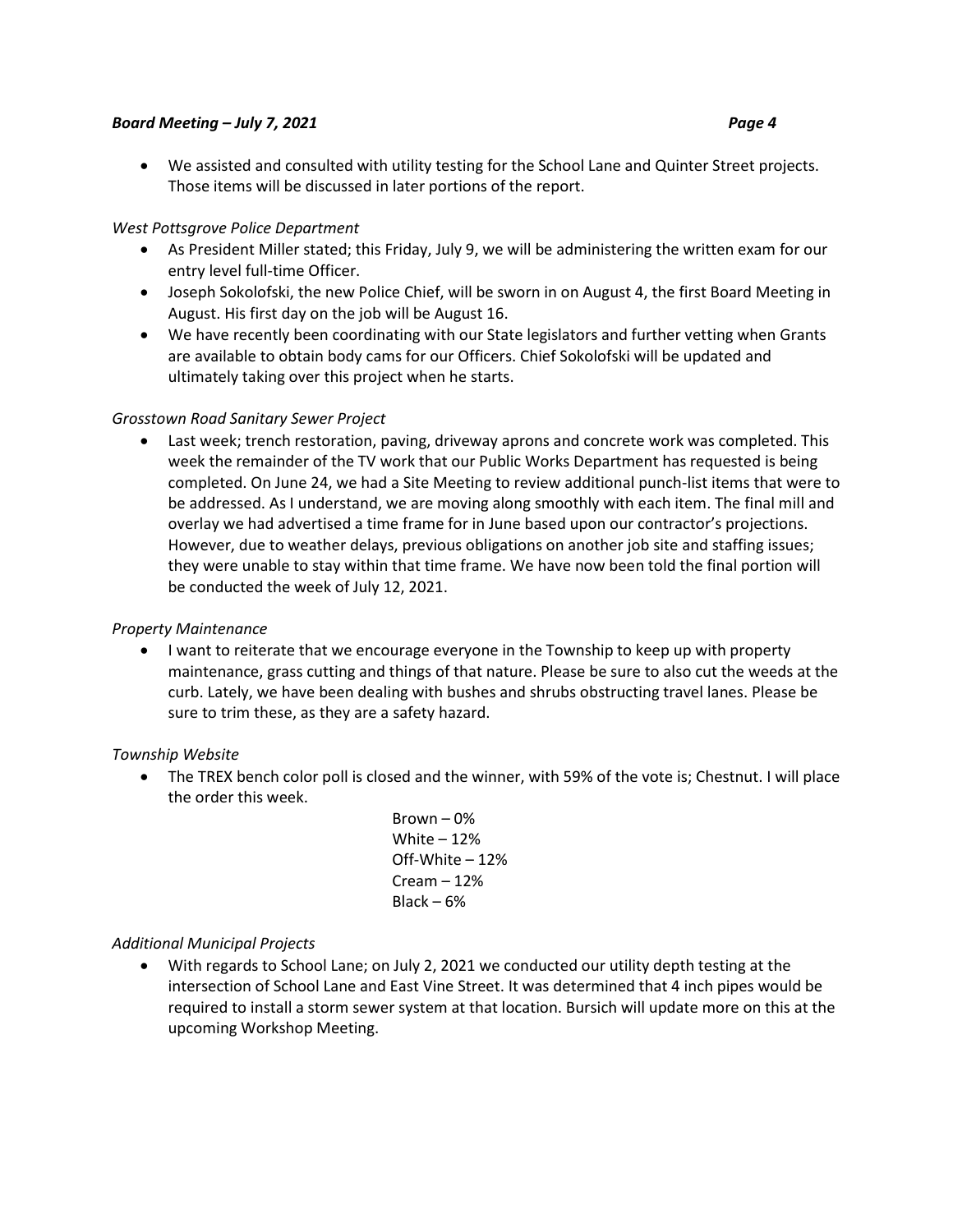We are still on target to advertise bids on July 15, hold our Pre-Bid Meeting on July 19 and ultimately; award the contract on August 18. Substantial completion is targeted for November 17.

## *PECO*

 We were previously advised the utility pole outside of the Township would be replaced this week. I am still awaiting confirmation on a specific date. PECO is responsible for advising residents of any potential power outages, but when they were out on site, they advised the Township complex is solely affected.

## *ARPA Funds*

 At our last meeting, we spoke about the finalized submission of the Township's application. Today we received our first installment. We are currently discussing ideas on how to best spend these monies and consulting with other municipalities about best practices, given the Governments moving target on reporting and use.

> *Two installments of \$200,860.22 Total amount of \$401,720.44*

## *OLD BUSINESS*

## *Revise Fee Schedule – U & O Ordinance Fees*

Mr. Hutt reported; In June, we approved our Use and Occupancy Ordinance. We are finalizing our application for residential and commercial that will be uploaded to our website within the next week.

- Residential will be \$150 and \$50 for re-inspections.
- Commercial will be as follows:

**Low Hazard Occupancy** (Business, Medical Office, Mercantile Store) *1-2,000 square feet - \$110.00 2,001-5,000 square feet - \$160.00 5,001 – 10,000 square feet - \$210.00 10,000 – 100,000 square feet - \$260.00 100,001 – square feet or greater - \$310.00*

**Moderate/High Hazard Occupancy** (Restaurant/Bar, Church/School, Institutional, Industrial Factory, Service Station/Repair Garage, Storage, Hotel/Motel/Apartment with 3 or more dwelling units) *1-2,000 square feet - \$200.00 2,001 – 5,000 square feet - \$250.00 5,001 – 10,000 square feet - \$300.00 10,000 – 100,000 square feet - \$400.00 100,001 square feet or greater - \$500.00*

The Administrative Fee is \$64.00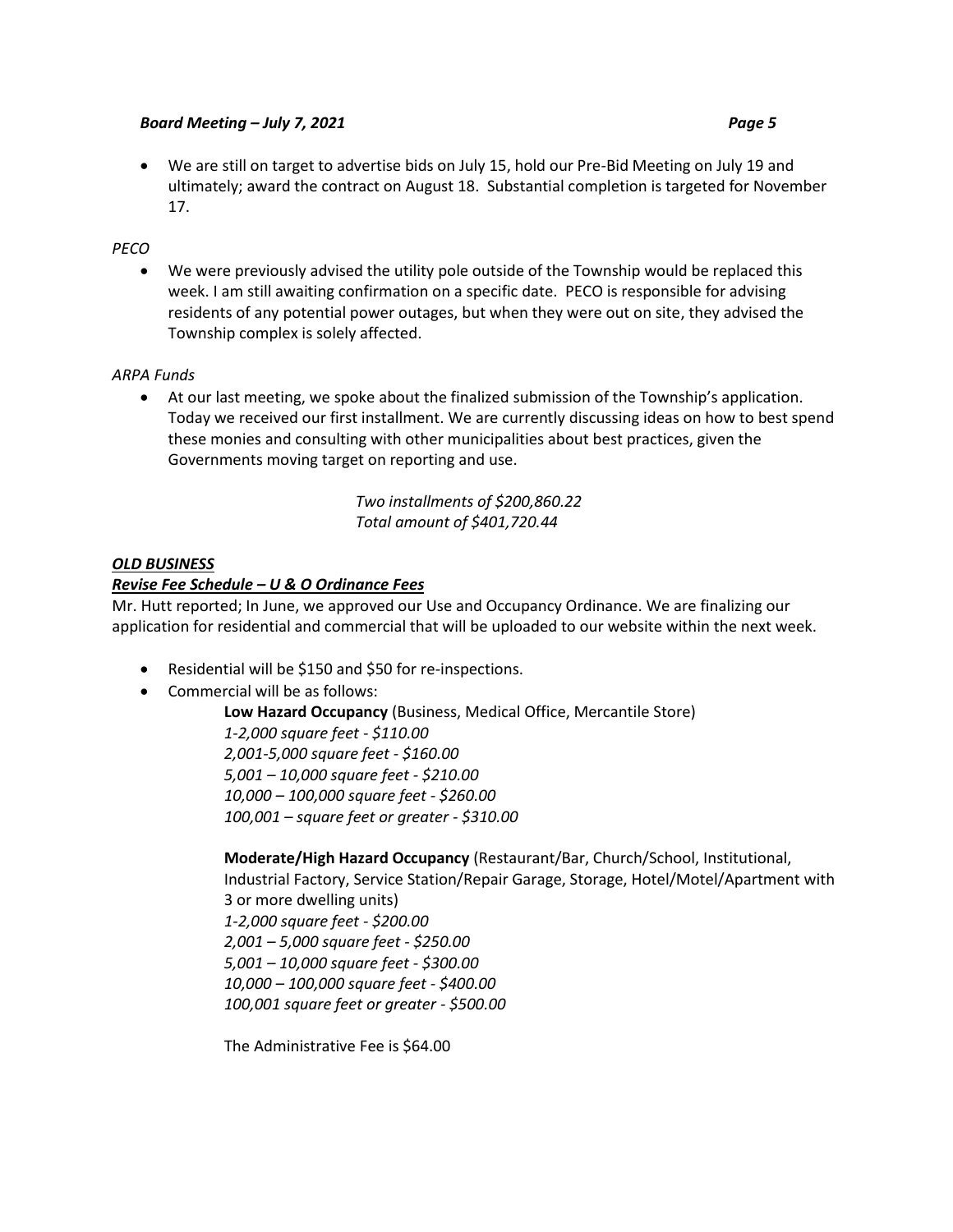# *Hometown Press Contract*

Mr. Hutt reported; this is the company who would be contracted to assist us with our previously discussed and approved newsletter. We received a discount of \$235 per issue with our assistance with ad sales. The newsletter is capped at 16 pages and will be issued bi-annually; the first one is in the Fall, then in Spring. Commissioner La Rosa commented; I will be the liaison between the Township and company. Stories that will be coming out this fall will be the new Police Chief, important phone numbers, the trash schedule; things like that, and all it will cost us is the postage. Commissioner La Rosa noted; if anyone would like to advertise, let us know and I'll be happy to contact the company.

A motion by Commissioner La Rosa, seconded by Commissioner Valentine to approve signing the contract for the upcoming newsletter. Roll Call: Palladino; yes, Valentine; yes, La Rosa; yes, Green; yes, Miller; yes.

## *NEW BUSINESS*

# *PennDot Memorandum of Agreement – ITS (Intelligent Traffic Systems)*

Mr. Hutt reported; A Cooperative Memorandum of Agreement was executed in November of 2020 regarding Municipalities allowing cameras on specific traffic lights so a live feed system can be set up. The ITS currently exists from 202 to Oaks, and they wish to have it all the way down 422 and in its surrounding areas. The ITS would help aid flow when needed; being construction, weather, accidents, etc. PennDOT has since revised their agreement, including our SAP Vendor, Federal ID number and additional signatory lines for State Highway Administration. These are clerical changes only. The agreement remains at no cost to the Township.

A motion by Commissioner Green, seconded by Commissioner La Rosa to approve the Cooperative Memorandum of Agreement with PennDot. Roll Call: Palladino; yes, Valentine; yes, La Rosa; yes, Green; yes, Miller; yes.

# *Purchase of Extended Warranties (2) for Township Vehicles*

Mr. Hutt reported; we are looking for approval to purchase two extended warranties for our two newest vehicles, both being 2021 Explorers; one for the Township and one is a PD Vehicle. Both warranties would be for 100K miles or 7 years, at the cost of \$5,180.00.

A motion by Commissioner La Rosa, seconded by Vice President Palladino to approve two extended warranties at the cost of \$5,180.00 for both 2021 Explorers. Roll Call: Palladino; yes, Valentine; yes, La Rosa; yes, Green; yes, Miller; yes.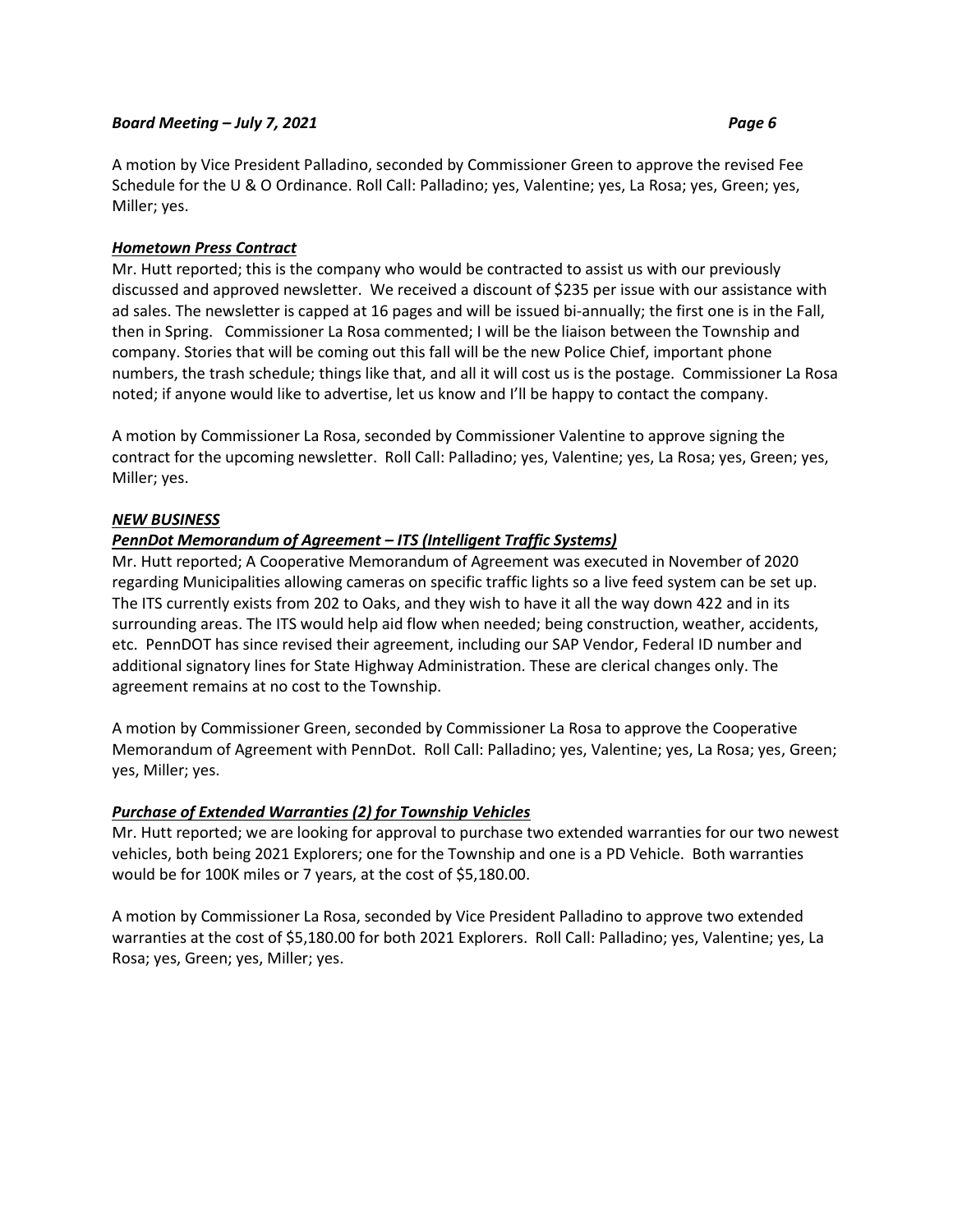#### *Citizen's Comments*

*Dave Hunsicker – 252 Berks Street, Stowe –* commented; I am here over something ridiculous because someone managed to strike a cord and rang my tuning fork. He commented; who raised the price from \$50 to \$75 for the Rental License fee? Did I miss something? Did you vote on it? Mr. Hutt stated; we voted on it. It has not been increased in over a decade, so we checked with what neighboring municipalities were charging and brought it up to date. Mr. Hunsicker stated; I'm here to give you a perspective from a different view point. He continued; I have been living in this Township since 1987, raised two kids and have an ex-wife. I pay school and property taxes since 1987; \$3,000 a year for school tax for 10 years is \$30,000. I have two sons that have been gone for 14 years. I'm not crying about that; we all have obligations and things we're dealing with, but this one thing that "just got my goat", as my mother would say. In 1986, I inherited a piece of property and I rent it out. They sent me this Rental License thing because I'm not responsible enough to rent a house out by myself, I've got to be monitored because it's the government's responsibility to see I'm doing the right things because we've got Codes. I put someone in that house and I don't kill them with rent, because when you do that they don't last very long. You want someone nice in there, someone dependable. This house is heated by oil, and asked the Board if they knew how much the price of oil went up. He noted; I'm not a rich man, I'm not getting rich; I'm retired and living off of Social Security. If I wind up on the street, I know one of you will be nice enough to take me in because of the goodness of your heart. People that live in this world are struggling to hang on. I don't have a pension, a government pension; I depend on this money to survive and each year, what I get; half goes to pay school tax, property taxes and homeowner insurance. I'm not vacationing in Florida every summer; it's hanging on by a thread, so just think about these things. What kind of recourse do I have? It is exhausting; nothing ever goes down, it just keeps going up. The point of me being here is just to vent.

*Curtis Meyer – 20 Dogwood Lane –* voiced his concerns with regards to Holly Acres, noting it's got the highest density of children in the Township and the people just fly through there. Mr. Meyer requested Police enforcement in there, so the speeding can be controlled. He stated; the speed limit is 15 mph and they must be going about 40 mph through there; coming off of Grosstown Road and onto Holly Drive. President Miller stated; we will pass this on to the Police, noting; our Officer in Charge is on vacation right now, but we will pass it on. Mr. Meyer stated; you've got the thing on Berks Street where you can time them, you could do that there too.

#### *Correspondence*

There was none.

#### *Adjournment*

President Miller stated; before we adjourn, I did state that we had an Executive Session earlier with the Fire Department and now we are going into an Executive Session. No official action or deliberation will occur during this Executive Session; instead, it will be for informational purposes and to discuss personnel matters only.

Commissioner Green commented; along with the comment about speeders, could you also talk to our Office in Charge about Grosstown Road too? That accident we had last night; we had people flying through and had pieces of parts of cars all over the place. Even with the Police cars lights on, they still were just flying by and they're going to kill someone there; they think it's a racetrack – they need to slow down everywhere.